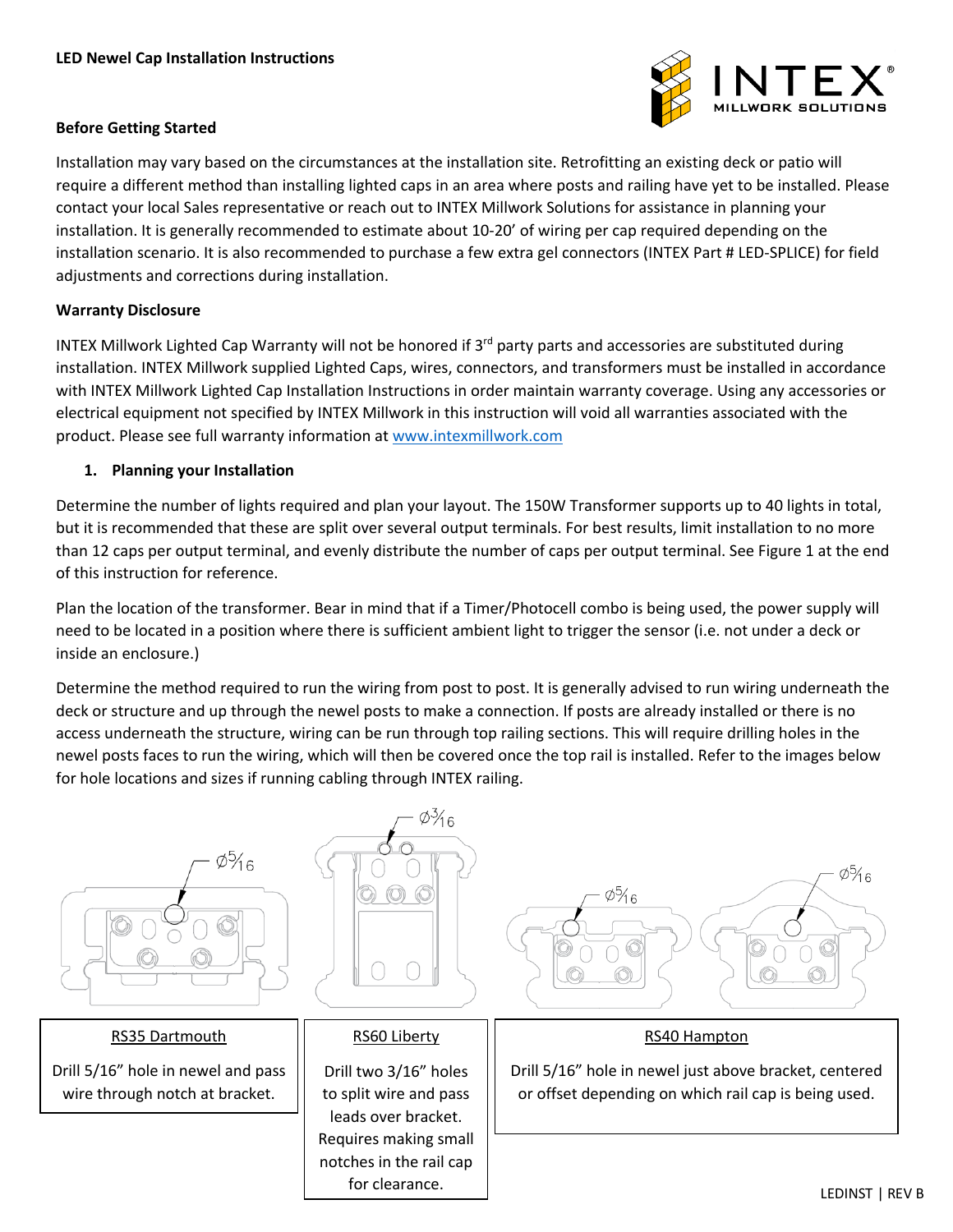# **2. Run Cabling to Planned Layout**

Lay all cabling according to planned layout. You may wish to leave extra length at each intersection to allow for minor field adjustments. If running wiring through railing, ensure that rail caps are not installed until all connections are made and verified.

# **3. Connect all Caps**

Set caps in place and make all connections. Locate the packs of gel connectors provided with each cap. Note that each cap connected will require 2 connectors. For a typical connection - split the two-conductor wire and include a lead from the source, cap, and continued run on each connector as shown below. *Note: To use the gel connectors, wires do not need to be stripped. Simply insert all 3 leads fully into the connector and use a pair of pliers to clamp the blue cap down onto the leads until it clicks into place.*



# **4. Install and Connect Transformer**

Follow the transformer's included instructions to install it in a suitable location. Ensure it is unplugged before connecting the wiring to the terminals. Using a pair of wiring strippers, strip the source leads about ½" back before inserting them into the terminals and snapping them in place. *Note: INTEX Millwork Solutions recommends using the 15V terminals only on the power supply. If you are unable to evenly balance the number of lights per terminal, you may wish to connect the smaller run of lights to the 12V terminal to more evenly balance the brightness.*

# **5. Verify Installation and Finalize**

Once all connections are made, plug the power supply in and turn it on to ensure all lights are properly connected and are functional. Once verified, tuck cap wiring into newels and secure caps to newels using latex caulk. DO NOT USE PVC GLUE TO ATTACH CAPS TO NEWEL.

If necessary, finish rail installation by applying all rail caps in accordance with their provided installation instructions.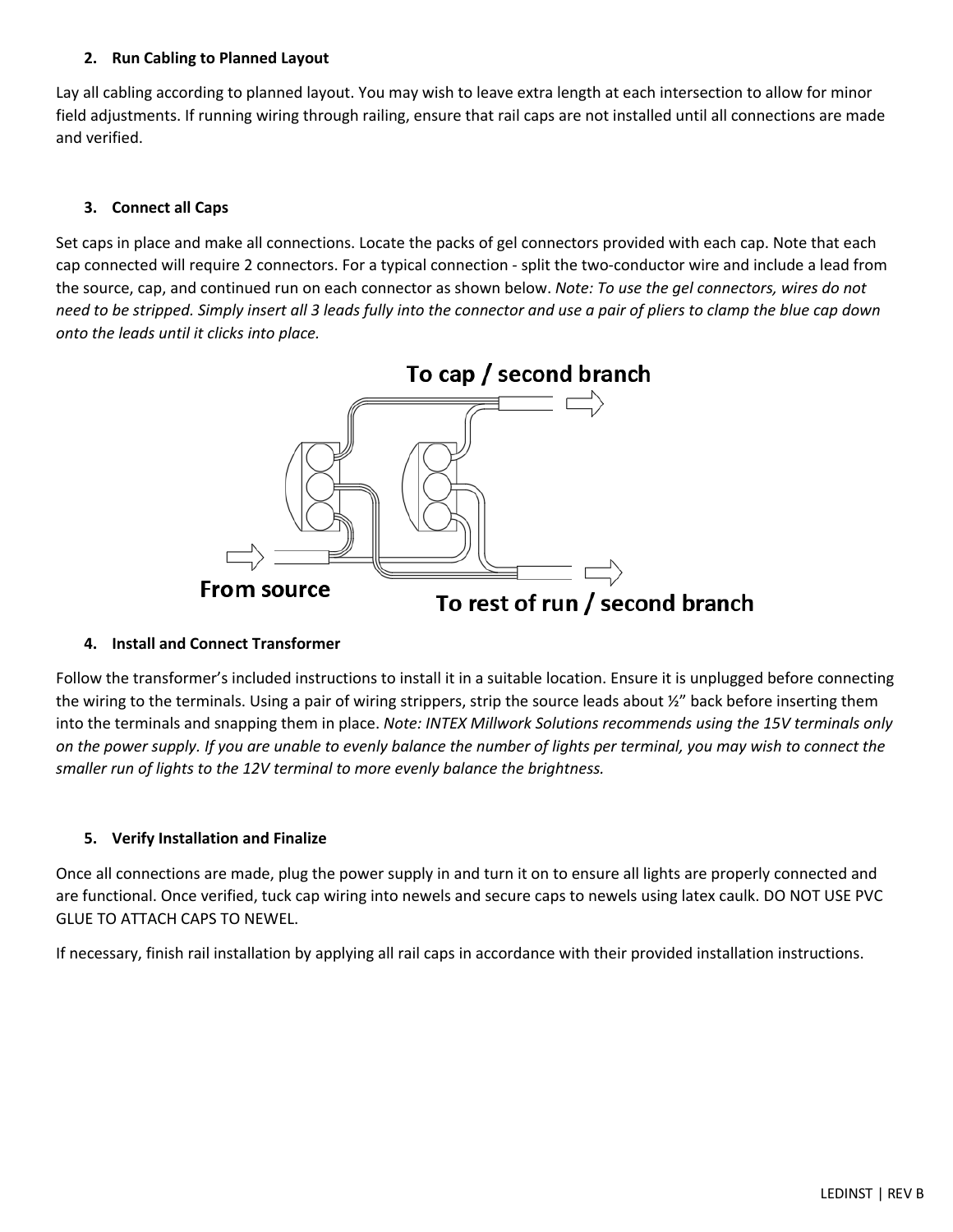

**Figure 1 – Planned Layout**



**Figure 2 – Wire Under Deck Example**